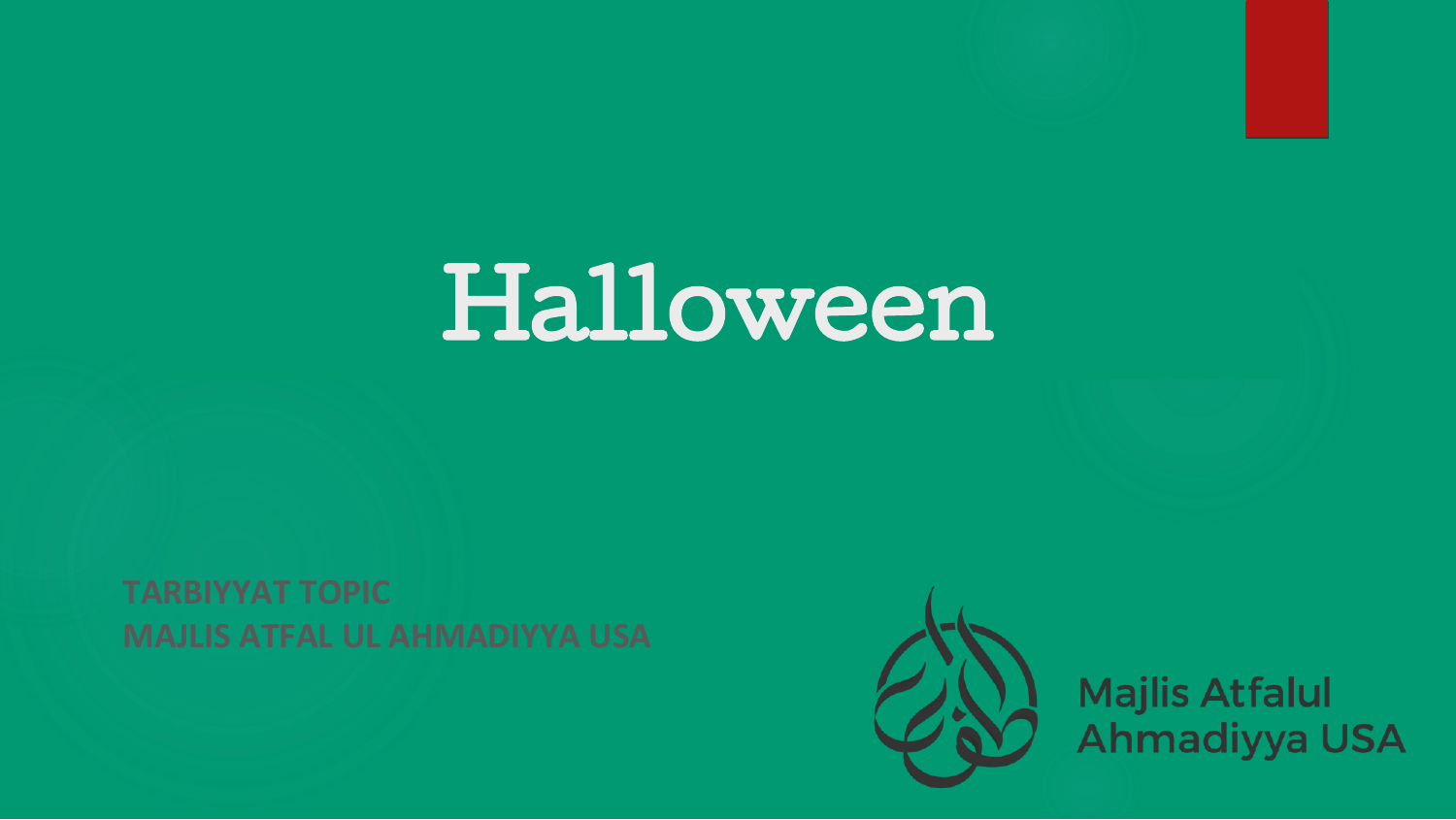

**With the transition between Fall and Winter, we see many pumpkins, scary costumes and Halloween themes everywhere.**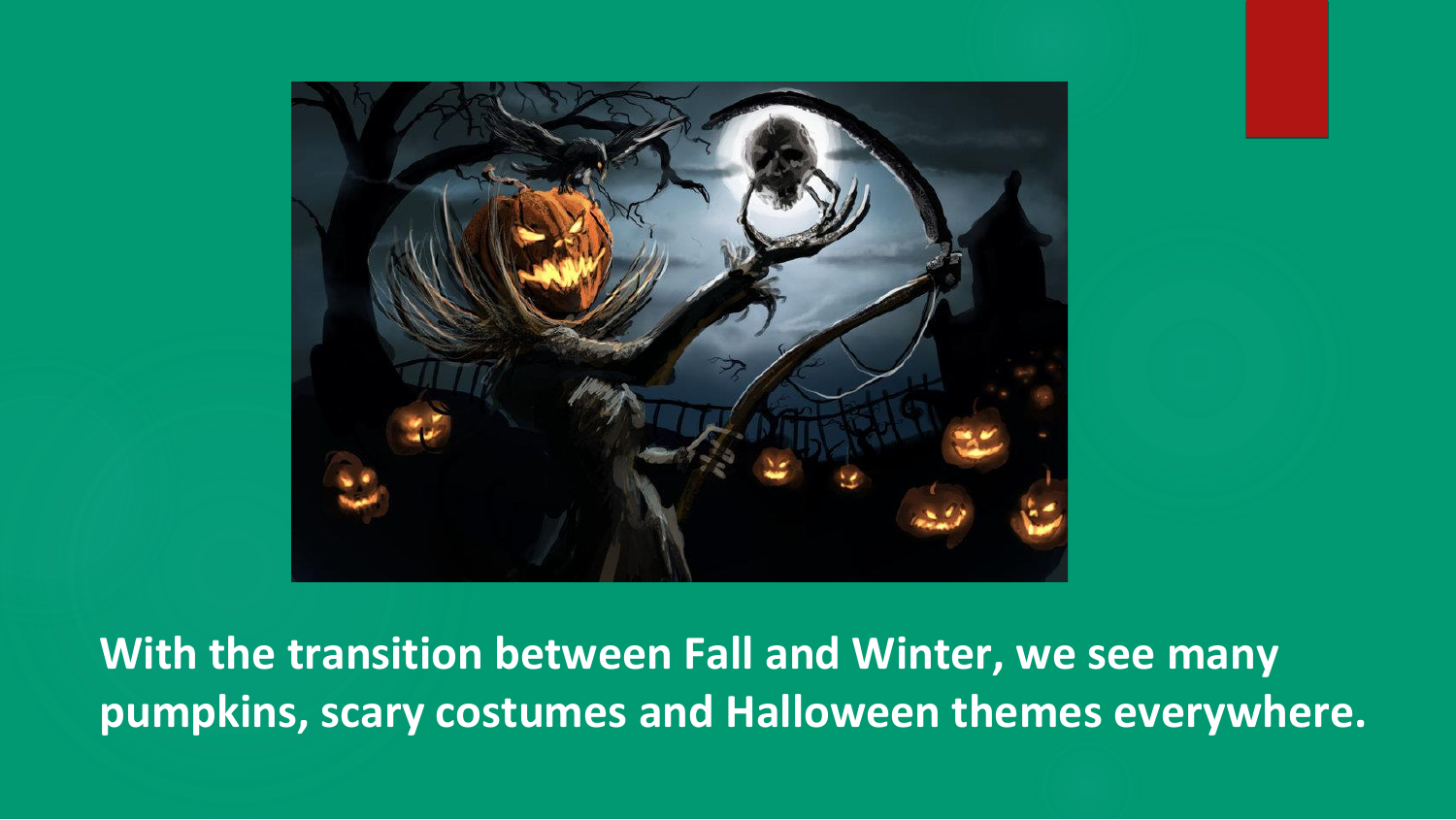

# **What is Halloween?**

**Think about it …**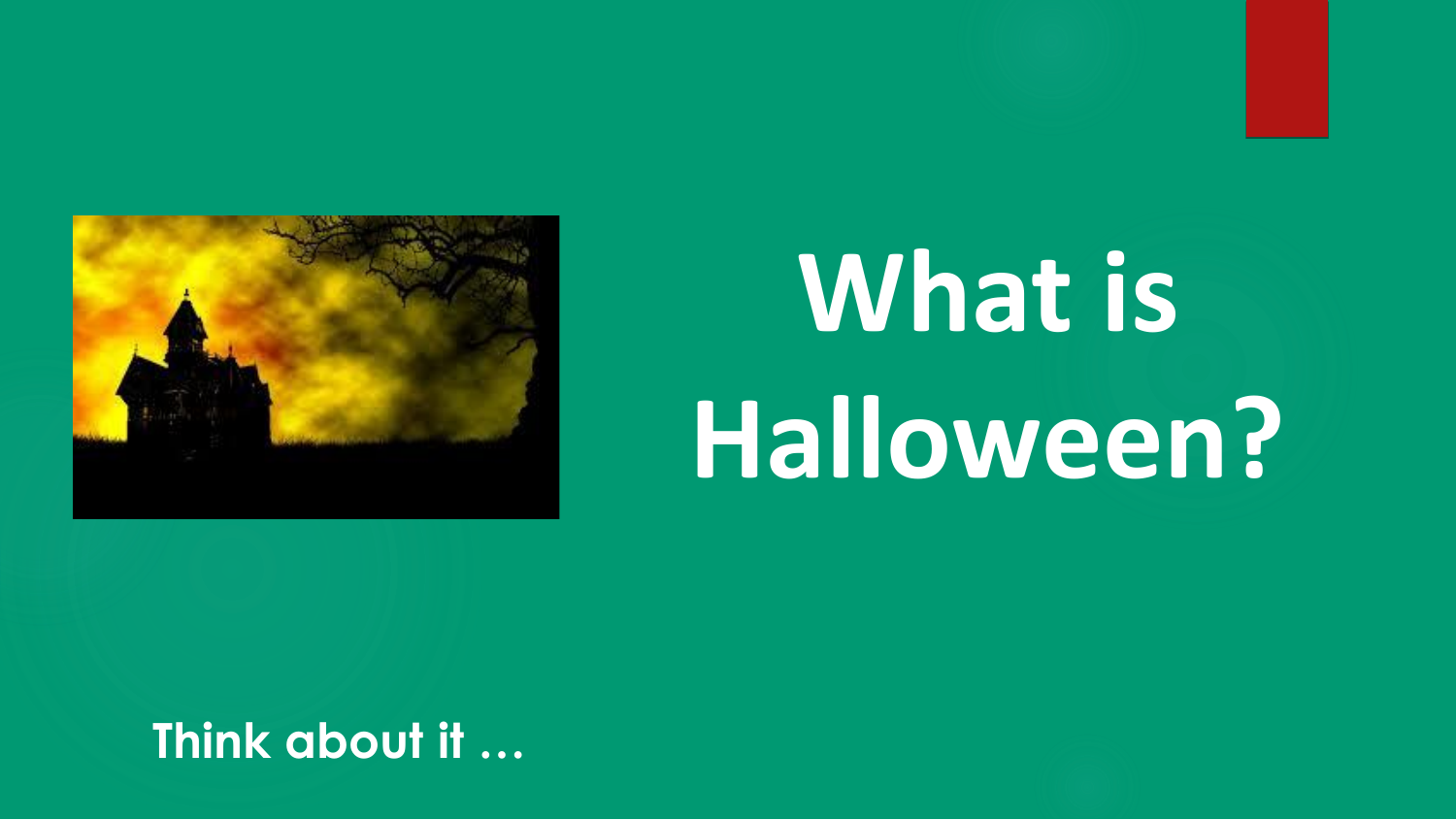### Halloween dates back 2000 years

- Originated from Pagan Celtic festival of Samhain
- This festival of the dead was celebrated in Ancient. Ireland and Scotland
- Between 5<sup>th</sup> 8<sup>th</sup> Century, Catholics started conquering the pagan lands
	- Nov 1st New year of the pagans was Christianized to All Hallows eve or All Saint's day by a Pope.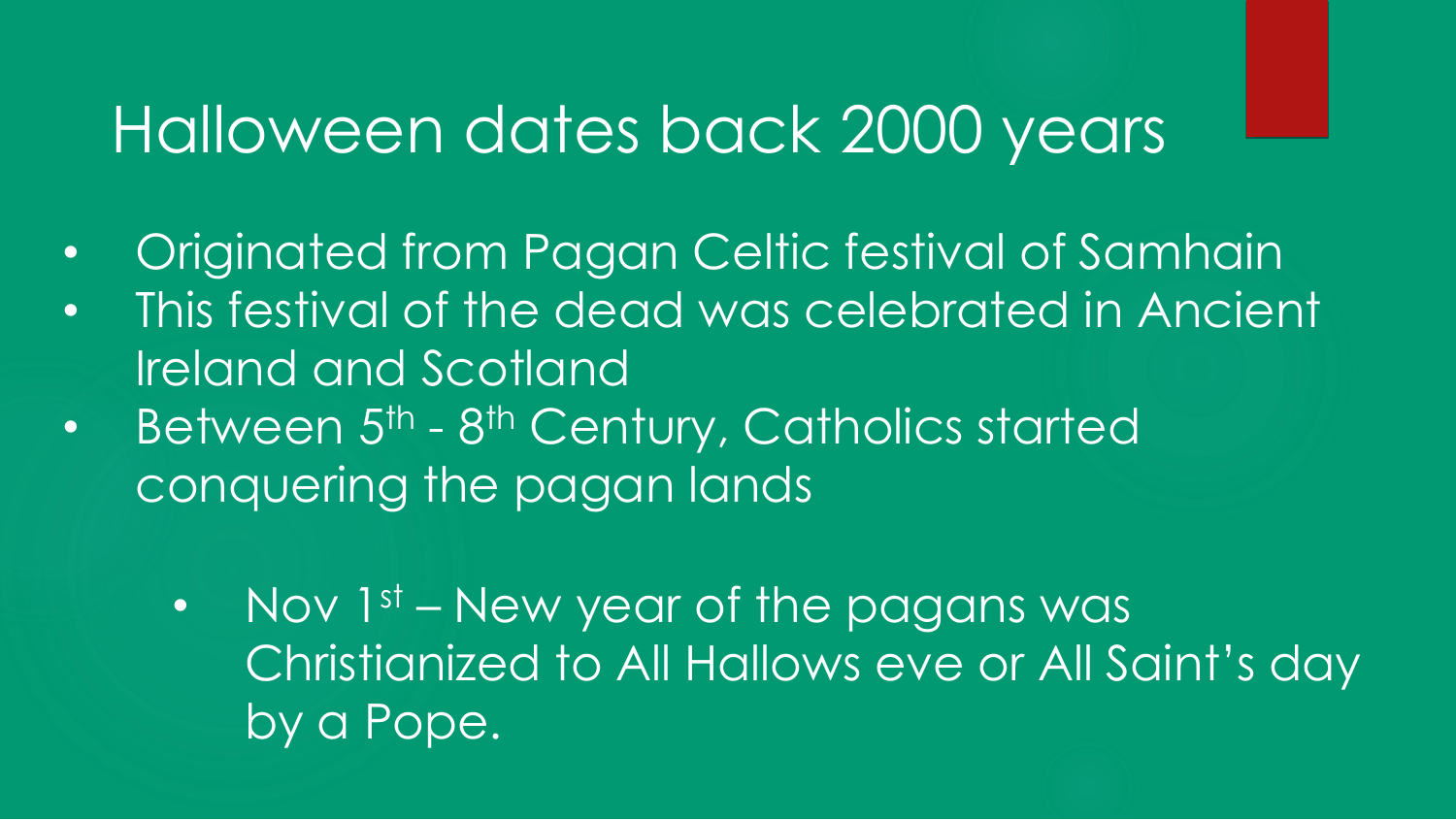## **Samhain**

#### Was pagan holiday which means end of Summer

- ❖ Involved lighting a large bonfire
- ❖ "fall cleaning"
- ◆ Moving the herd and animals to barns and pens to prepare for the winter
- ❖ Also a time for harvest

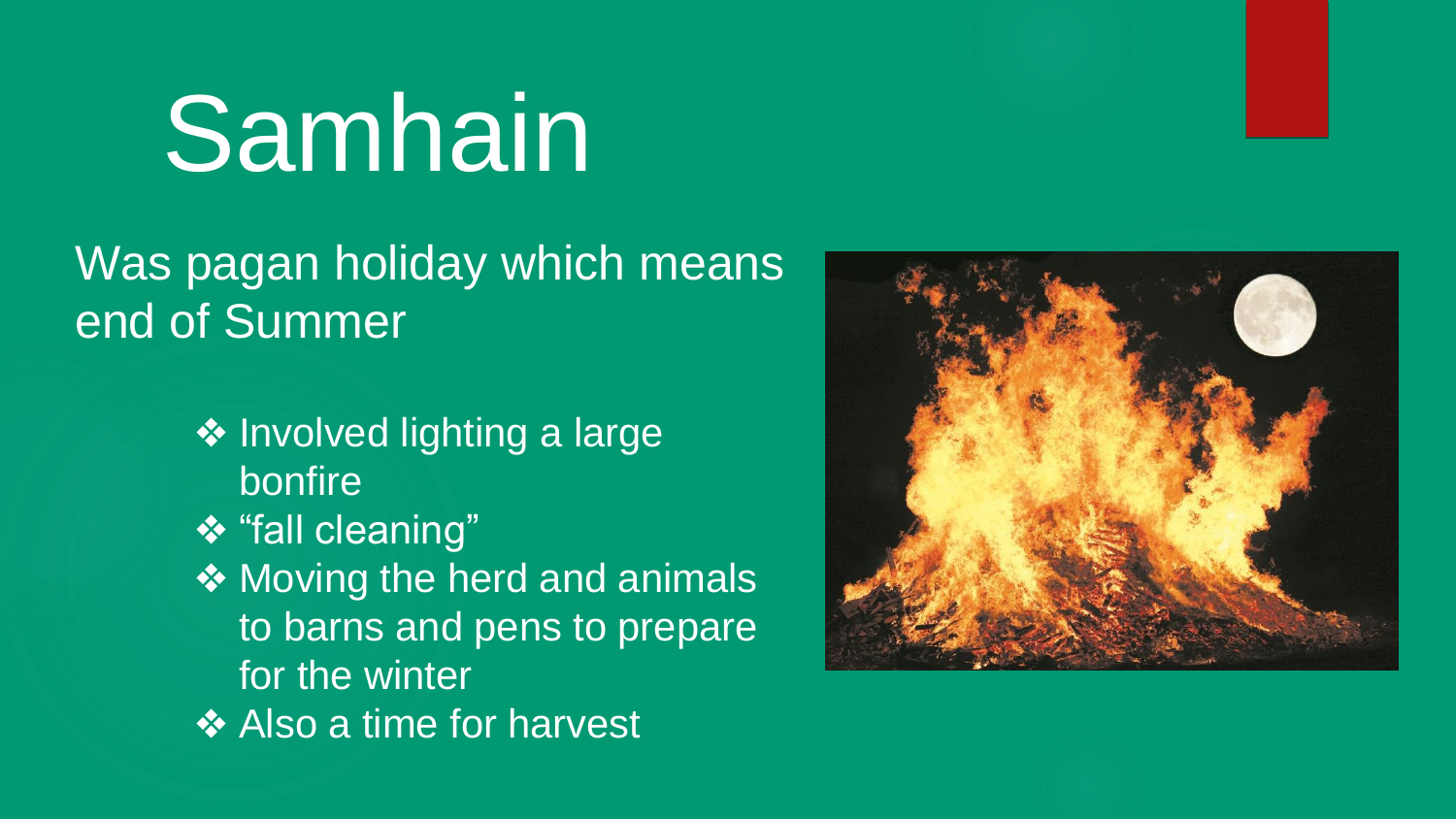## Shirk, Superstition and Scary Costumes

#### Shirk

#### Superstition

#### Scary Costumes

- ❑ Pagans used to start with a large bonfire
- ❑ People would offer crops, animals and sometimes Human beings as sacrifice to Celtic deities
- ❑ Would throw these sacrifices in the fire.
- ❑ Sacrifices were offered to help better the next years crops
- $\Box$  To honor the spritis that come to back to this world
- □ And to fend off evil spirits and ghosts

❑It was believed that this day the spirits of the dead would return to earth

> ❑costumes signified the release of these spirits

❑It was also considered a way to hide yourself from the evil sprits by looking like them

#### **All three things are against the teachings of Islam**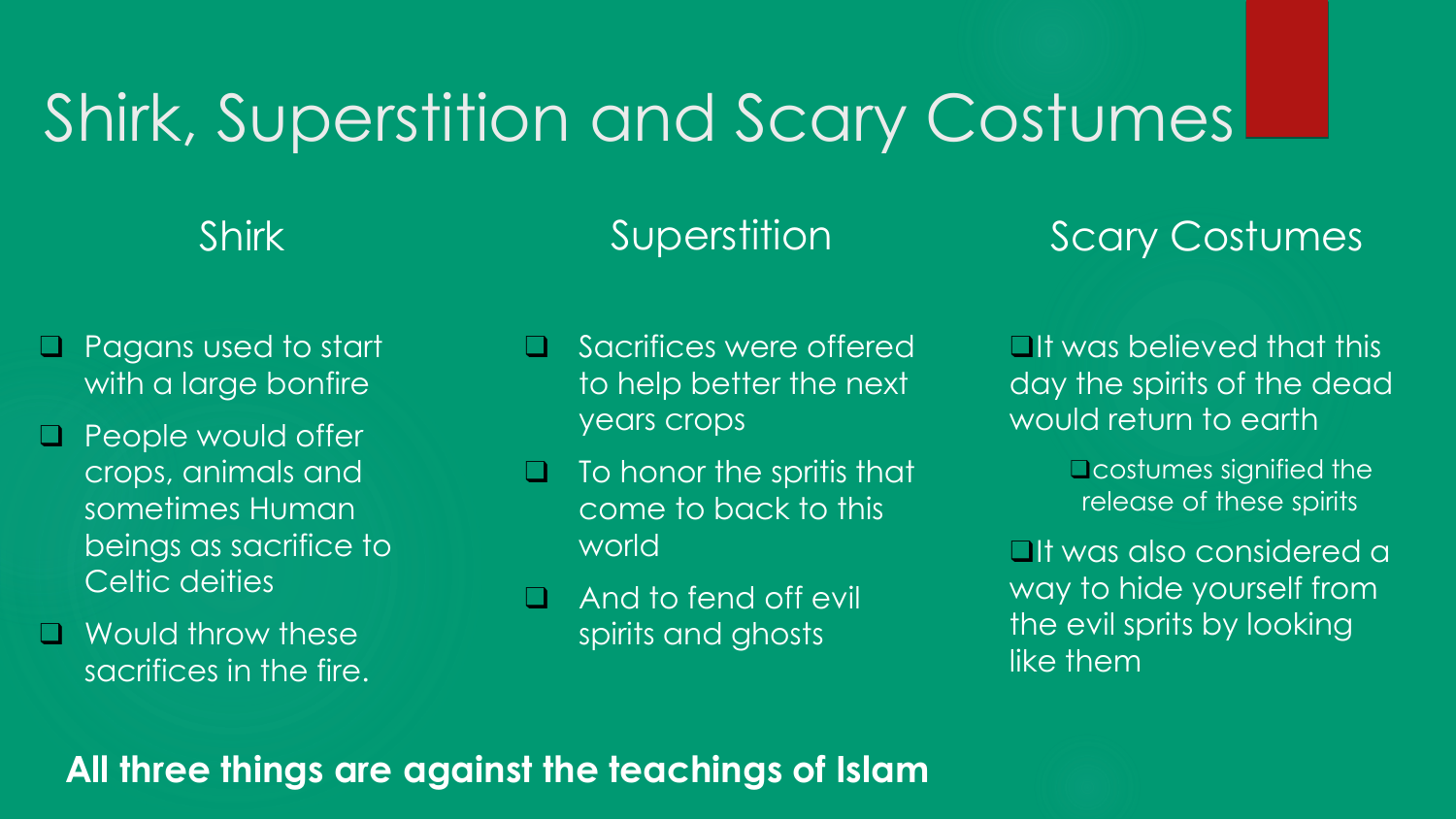## Islamic Angle

إِنَّ اللَّـهَ لَا يَغْفِرُ أَن يُشْرَكَ بِهِ وَيَغْفِرُ مَا  $\frac{a}{1}$  $\frac{1}{2}$  $\frac{1}{2}$  $\frac{1}{2}$ **C**   $\begin{bmatrix} 1 \\ 1 \\ 1 \end{bmatrix}$ **C**   $\frac{1}{2}$  $\frac{1}{\sqrt{2}}$ و<br>ب دُونَ ذَٰلِكَ لِمَن يَشَاءُ ۞ وَمَن يُشْرِكُ و<br>ا  $\frac{1}{2}$ و<br>کا  $\frac{1}{\sqrt{2}}$ ِل  $\frac{1}{\sqrt{2}}$ بِاللَّـهِ فَقَدِ افْتَرَىٰ إِنَّمَا عَظِيمًا  $\frac{1}{2}$  $\overline{\phantom{a}}$  $\sum_{i=1}^{n}$ **C**  $\frac{1}{2}$ المسلم<br>أحمال **Theory** المسلم<br>أحمال

[4:49] Surely, Allah will not forgive that any partner be associated with Him; but He will forgive whatever is short of that to whomsoever He pleases. And whoso associates partners with Allah has indeed devised a very great sin.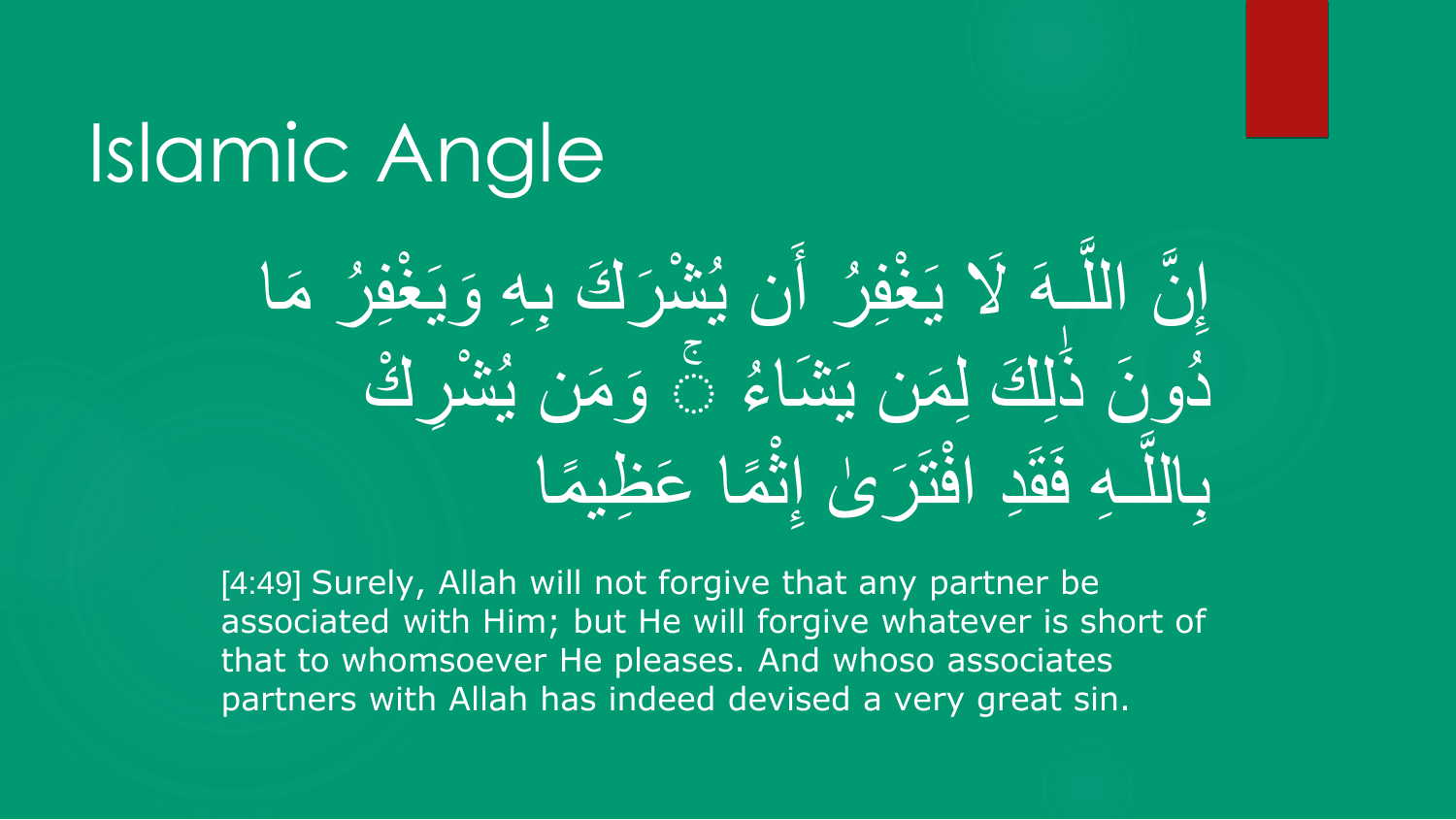### Hadhrat Khalifa tul Masih V (a.b.a) on Oct 29, 2010



- Our society has many good aspects but it also has some evils or practices that lead to evil
- Among the ills that take over unknowingly is *shirk* (associating partners with God). Even a hint of *shirk* is unacceptable to God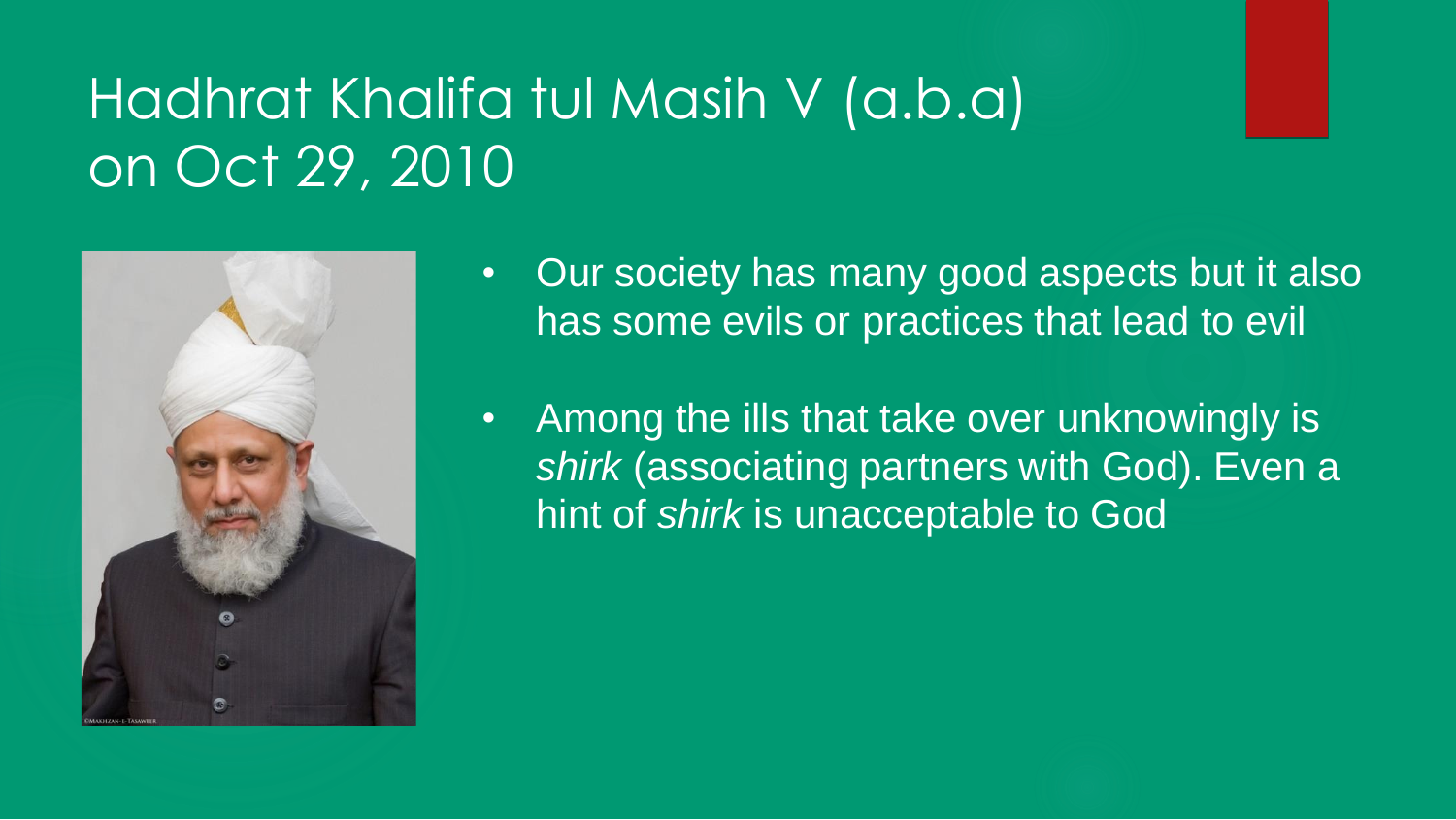#### **Embrace the Messiah**



- **To accept the Messiah (a.s) means to follow the Messiah**
- **The first condition of Bai't is that we shall avoid Shirk right up to the day of our death.**
- **Thus, it is the first promise to enter Ahmadiyyat**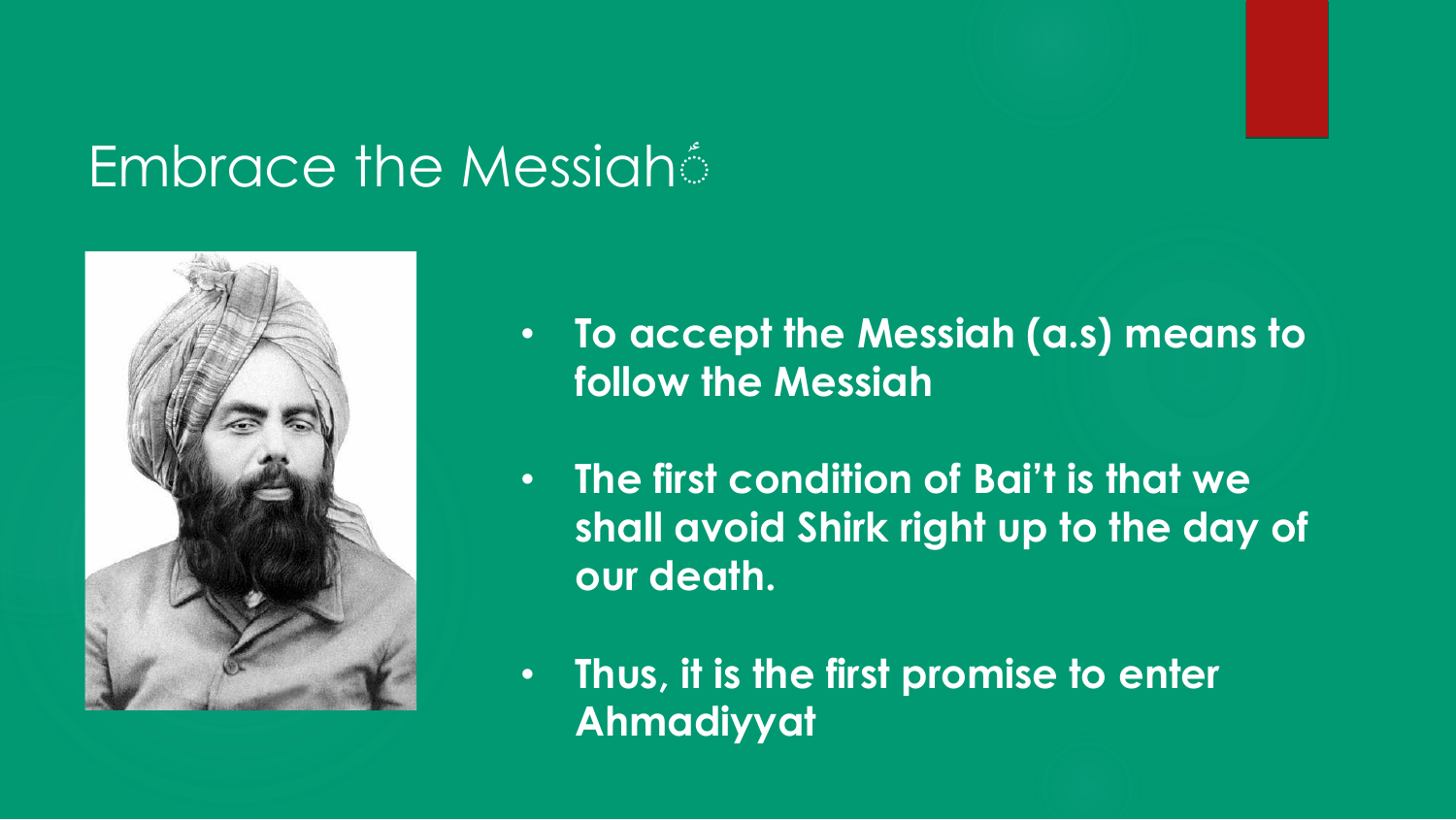### Fun vs Shirk



• Generally Halloween is regarded as something Fun

- Concept of bringing dead sprits back to life as if they are equal to God is Shirk
- It is extremely wrong to 'believe in' things that are 'supernatural' even if it is for fun.
- Hadhrat Khalifa Tul Masih Al-Khamis (a.b.a) on Oct 29, 2010 states:

If something is based on Shirk you are compromising on too much just to have "fun" (So it must be avoided)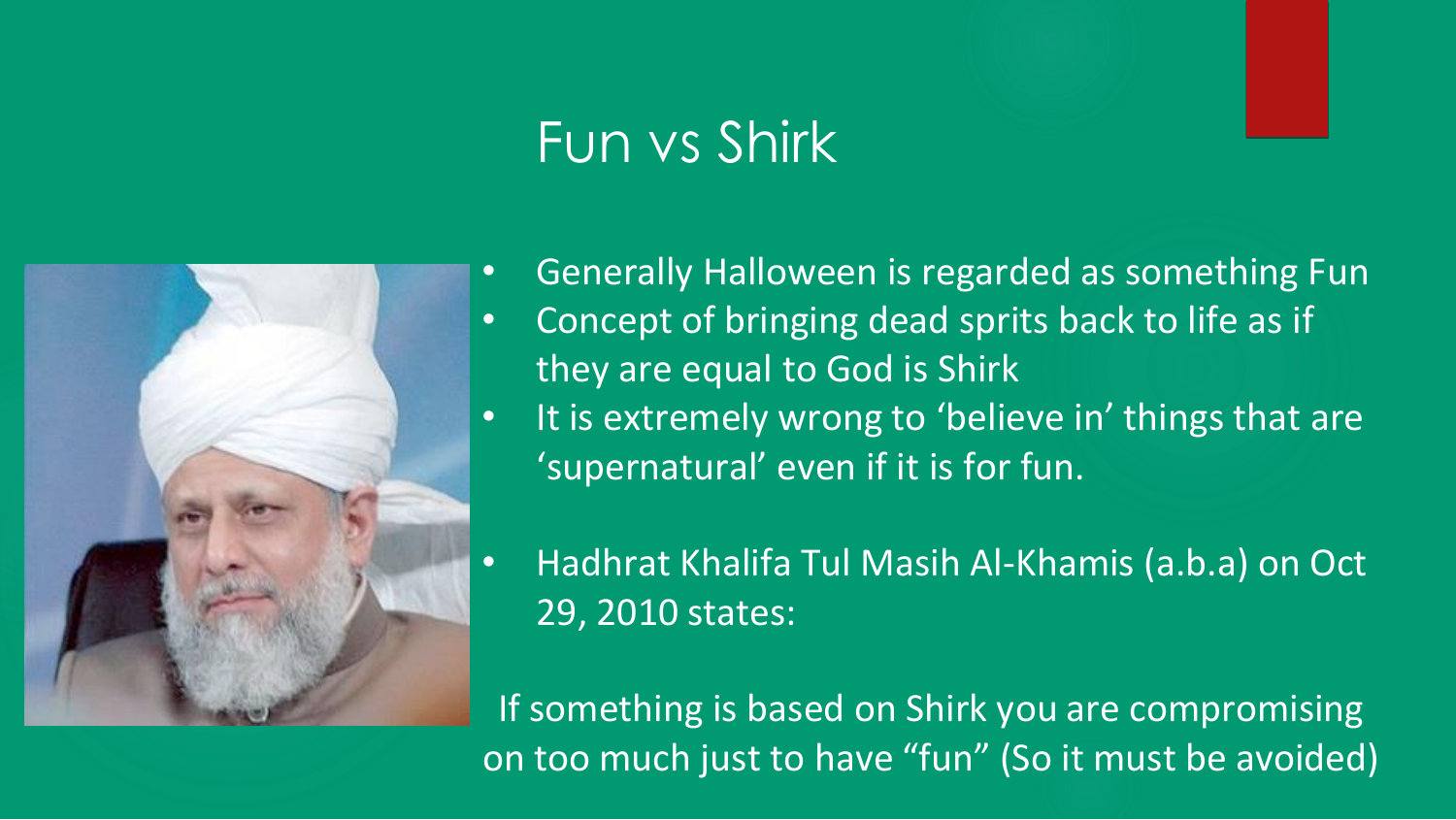The Promised Messiah (a.s) explains:

Man claims to worship God, but does worship mean lots of prostrations or reading the rosary *(Tasbih)* beads?

Rather, worship is possible when you love God so much that you forget about yourself.

Most important is the complete belief in God as well as full awareness of God's beauty and favors.

This connection of love is always present in the heart with this state always evident on the face.

The heart carries God's greatness to such an extent that the entire world appears dead by comparison and every fear is only associated with His Being and there is pleasure in His pain.

Delight is experienced in solitude with Him alone and without Him the heart does not find satisfaction from anyone else. When such a state is attained, it is called worship, but this state is not generated without special blessing of God.